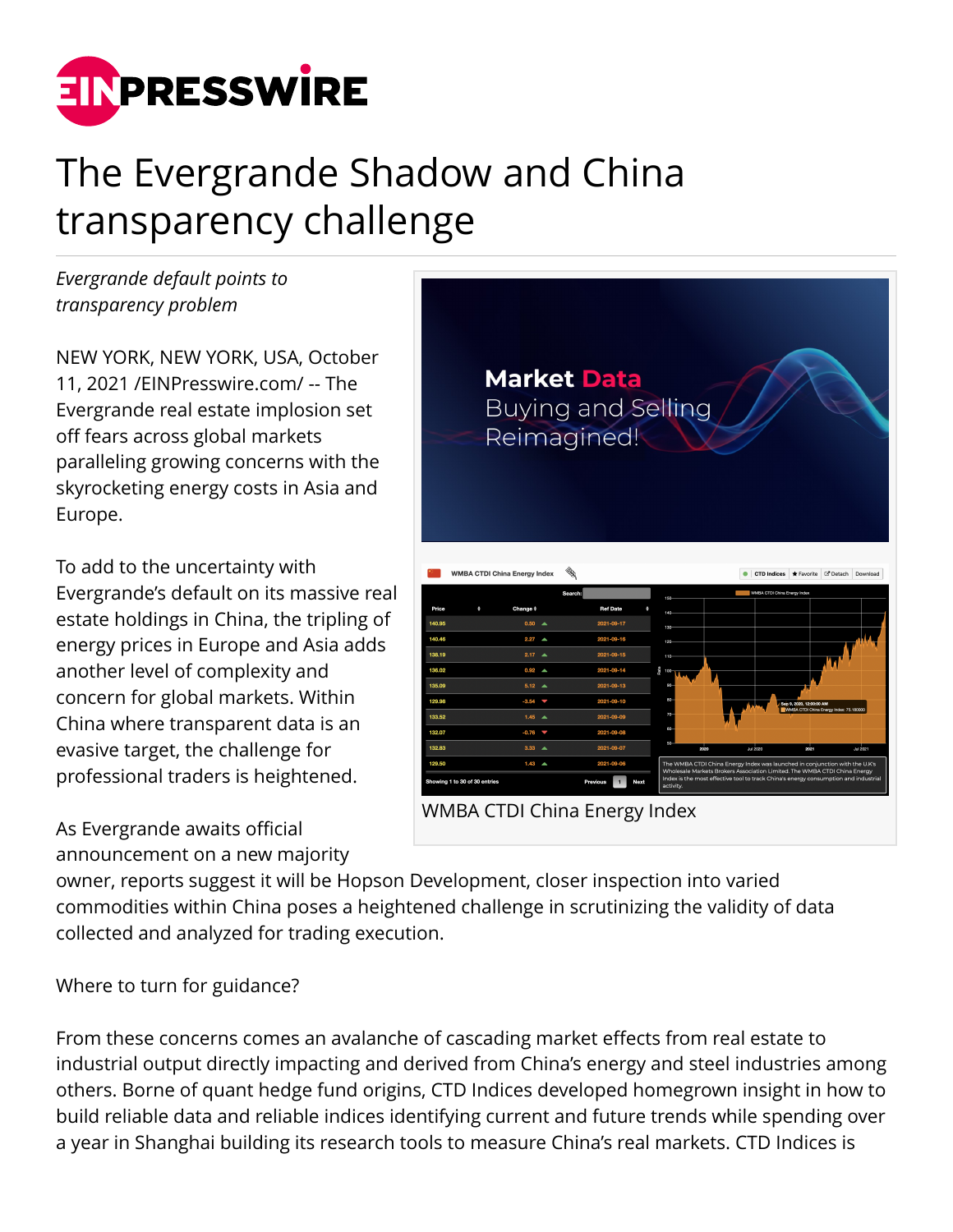well-positioned to track these and related business sectors.

Combined with in-house high-quality algorithms, CTD Indices is taking its combined 70 years of data and trading experience in offering the [WMBA CTDI China Energy Index](https://www.marketdesk.com/ctdindices/), the [WMBA CTDI](https://www.marketdesk.com/ctdindices/) [China Steel Index](https://www.marketdesk.com/ctdindices/), and the [WMBA CTDI China Grain Index](https://www.marketdesk.com/ctdindices/).

## WMBA CTDI China Energy Index

The WMBA CTDI China Energy Index was launched in conjunction with the U.K.'s Wholesale Markets Brokers Association Limited. The WMBA CTDI China Energy Index is the most effective tool to track China's energy consumption and industrial activity. As China's economy shifts from an export-oriented to one of domestic consumption, traditional macroeconomic export data will decline in importance as a barometer of China's economic health.

#### WMBA CTDI China Steel Index

The WMBA CTDI China Steel Index was launched in conjunction with the U.K.'s Wholesale Markets Brokers Association Limited. The WMBA CTDI China Steel Index is the most effective tool to track China's influence over the world's steel industry, the backbone commodity of the globe's industrial and infrastructure activity.

#### WMBA CTDI China Grain Index

The WMBA CTDI China Grain Index was launched in conjunction with the U.K.'s Wholesale Markets Brokers Association Limited. The index is a grain-focused index comprised of liquid agricultural commodities. The index comprises of three agricultural goods commodities currently traded on the Chinese futures exchanges: #1 soybean, #2 soybean, and corn.

Each of the CTD Indices is available through MarketDesk, the revolutionary market data solutions creator available with a free 30-day trial. Related white pages are available here.

To learn more on these and other offerings available on MarketDesk, call John Robinson (917) 589-7013.

## About CTD Indices: <https://www.ctdindices.com>

CTD Indices is an innovative provider of indices and index solutions to the global financial services industry. Our focus is unique in that we create high-quality benchmarks based around commodity futures and cash markets that measure not only economic activity for these markets, but also anticipate how these movements will impact investors trading on exchanges. We provide bellwethers for proactive, not reactive investing, to meet investors' needs for an ever